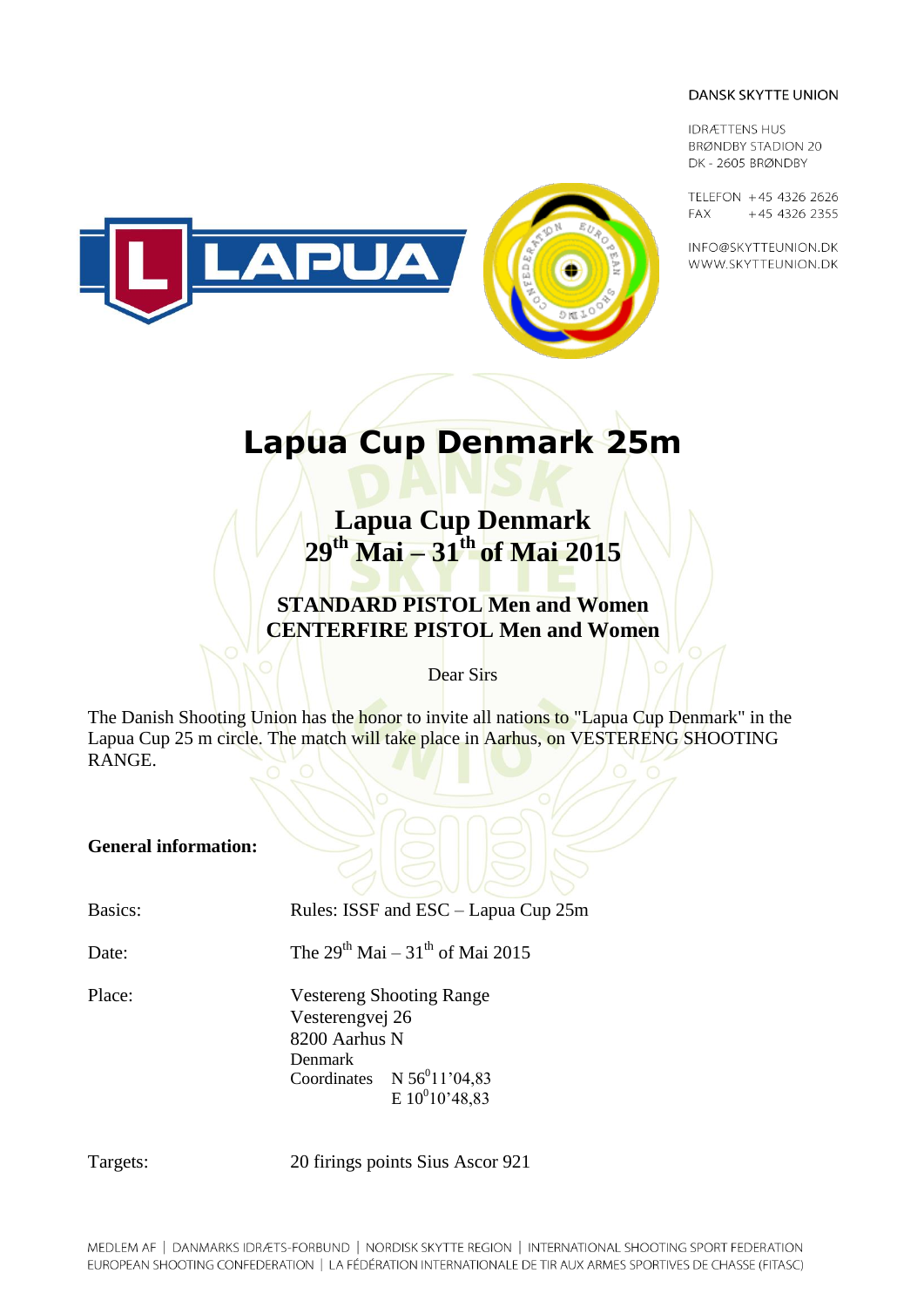**IDRÆTTENS HUS BRØNDBY STADION 20** DK-2605 BRØNDBY

TELEFON +45 4326 2626 **FAX** +45 4326 2355

INFO@SKYTTEUNION.DK WWW.SKYTTEUNION.DK

| Maximum delegation: | EC-delegation in accordance to the rules.<br>Unlimited individual shooters – men and women                         |                                                             |                     |
|---------------------|--------------------------------------------------------------------------------------------------------------------|-------------------------------------------------------------|---------------------|
| Shooting events:    |                                                                                                                    |                                                             |                     |
|                     | Friday Mai 29 <sup>th</sup>                                                                                        | Arrival, training and equipment control                     |                     |
|                     | Saturday June 30 <sup>th</sup>                                                                                     | <b>Center Fire Pistol</b>                                   | $2 \times 30$ shots |
|                     | Sunday June 31 <sup>th</sup>                                                                                       | <b>Standard Pistol</b>                                      | $3 \times 20$ shots |
| Lodging:            | Accommodation book please direct at the Hotel.<br>We would suggest the following hotel:                            |                                                             |                     |
|                     | Hotel La Tour                                                                                                      | www.latour.dk                                               |                     |
|                     |                                                                                                                    | Self-booking other hotels/room http://www.visitaarhus.com   |                     |
| Transport:          | During the competition, till and from Aarhus Airport the transport pr.<br>Person is DDK 400 / 50 $\in$             |                                                             |                     |
| Entry fees:         | Per shooter per event                                                                                              | DKK 560,00 / EURO 75,00                                     |                     |
| Payment:            | Entry fees must be paid directly to the Danish Shooting Union before<br>Mai 15 <sup>th</sup> 2015 to this account: |                                                             |                     |
|                     | <b>Den Danske Bank</b>                                                                                             |                                                             |                     |
|                     |                                                                                                                    | IBAN: DK 5120 0002 6712 0110<br><b>SWIFT CODE: NDEADKKK</b> |                     |
| Inscription:        | Final entry form Mai 1 <sup>th</sup> 2015.                                                                         |                                                             |                     |
|                     | Noted $A_{\mu\nu}$ Mei $I_{\mu}$ <sup>th</sup> 2015 as characterill be concreted All countries will be char-       |                                                             |                     |

Note! – After Mai 15<sup>th</sup> 2015 no absence will be accepted. All countries will be charged in accordance to their entry on Mai  $15^{th}$ .

With kind regards

Finn Danielsen Chairman of the Organizing Committee Tommy Sørensen

Secretary General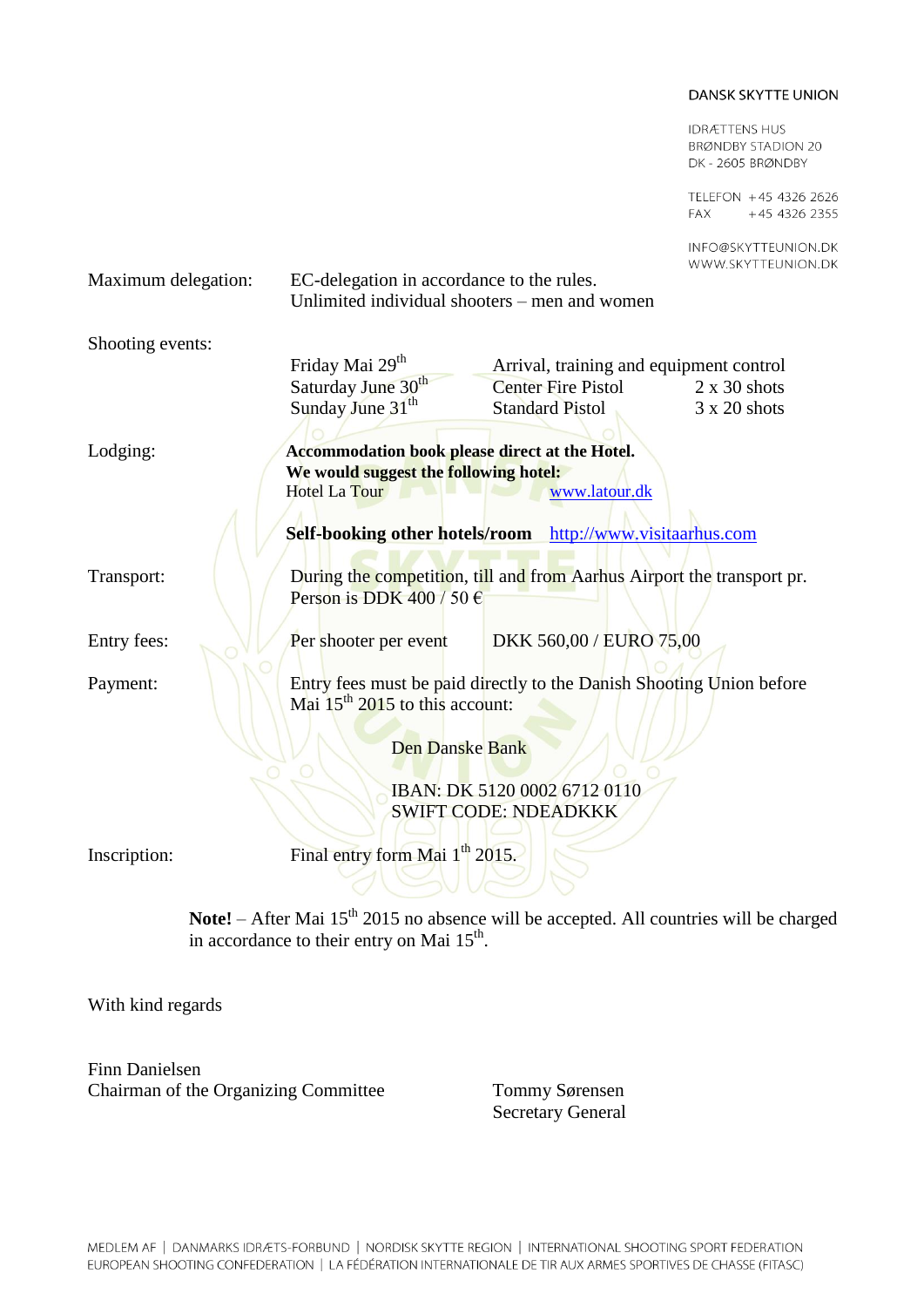**IDRÆTTENS HUS BRØNDBY STADION 20** DK-2605 BRØNDBY

TELEFON +45 4326 2626 +45 4326 2355 **FAX** 

INFO@SKYTTEUNION.DK WWW.SKYTTEUNION.DK

# **Final program**

| Friday Mai 29 <sup>th</sup>    |                                                                     | <b>Arrival of delegations</b>                    |          |  |
|--------------------------------|---------------------------------------------------------------------|--------------------------------------------------|----------|--|
|                                | $15.00 - 20.00$<br>$15.00 - 17.30$                                  | <b>Equipment Control (Free)</b>                  |          |  |
|                                |                                                                     | <b>Official Scheduled Training</b>               |          |  |
|                                | $17.30 - 18.30$                                                     | <b>PET Center Fire relay 1 (precision/rapid)</b> |          |  |
|                                | $18.30 - 19.30$                                                     | <b>PET Center Fire relay 2 (precision/rapid)</b> |          |  |
|                                | $19.30 - 20.30$<br><b>PET Center Fire relay 3 (precision/rapid)</b> |                                                  |          |  |
|                                | <b>19.00</b>                                                        | <b>Technical Meeting</b>                         |          |  |
|                                |                                                                     |                                                  |          |  |
| Saturday June 30 <sup>th</sup> | $09.00 - 10.10$                                                     | <b>Competition Center Fire precision</b>         | 1. Relay |  |
|                                | $10.20 - 11.30$                                                     | <b>Competition Center Fire precision</b>         | 2. Relay |  |
|                                | $11.40 - 12.50$                                                     | <b>Competition Center Fire precision</b>         | 3. Relay |  |
|                                | $13.00 - 13.55$                                                     | <b>Competition Center Fire rapid</b>             | 1. Relay |  |
|                                | $14.00 - 14.55$                                                     | <b>Competition Center Fire rapid</b>             | 2. Relay |  |
|                                | $15.00 - 15.55$                                                     | <b>Competition Center Fire rapid</b>             | 3. Relay |  |
|                                | $16.30 - 17.00$                                                     | <b>PET Standard Pistol Relay 1</b>               |          |  |
|                                | $17.00 - 17.30$                                                     | <b>PET Standard Pistol Relay 2</b>               |          |  |
|                                | $17.30 - 18.00$                                                     | <b>PET Standard Pistol Relay 3</b>               |          |  |
|                                | <b>19.00</b>                                                        | <b>Banquet on the range</b>                      |          |  |
| Sunday June 31 <sup>th</sup>   | $09.00 - 10.30$                                                     | <b>Standard Pistol</b>                           | 1. Relay |  |
|                                | $10.30 - 12.00$                                                     | <b>Standard Pistol</b>                           | 2. Relay |  |
|                                | $12.00 - 13.30$                                                     | <b>Standard Pistol</b>                           | 3. Relay |  |
|                                | 14.00                                                               | <b>Victory Ceremony</b>                          |          |  |

**Departure of delegations**

**Subject to be changed if less than 40 shooters**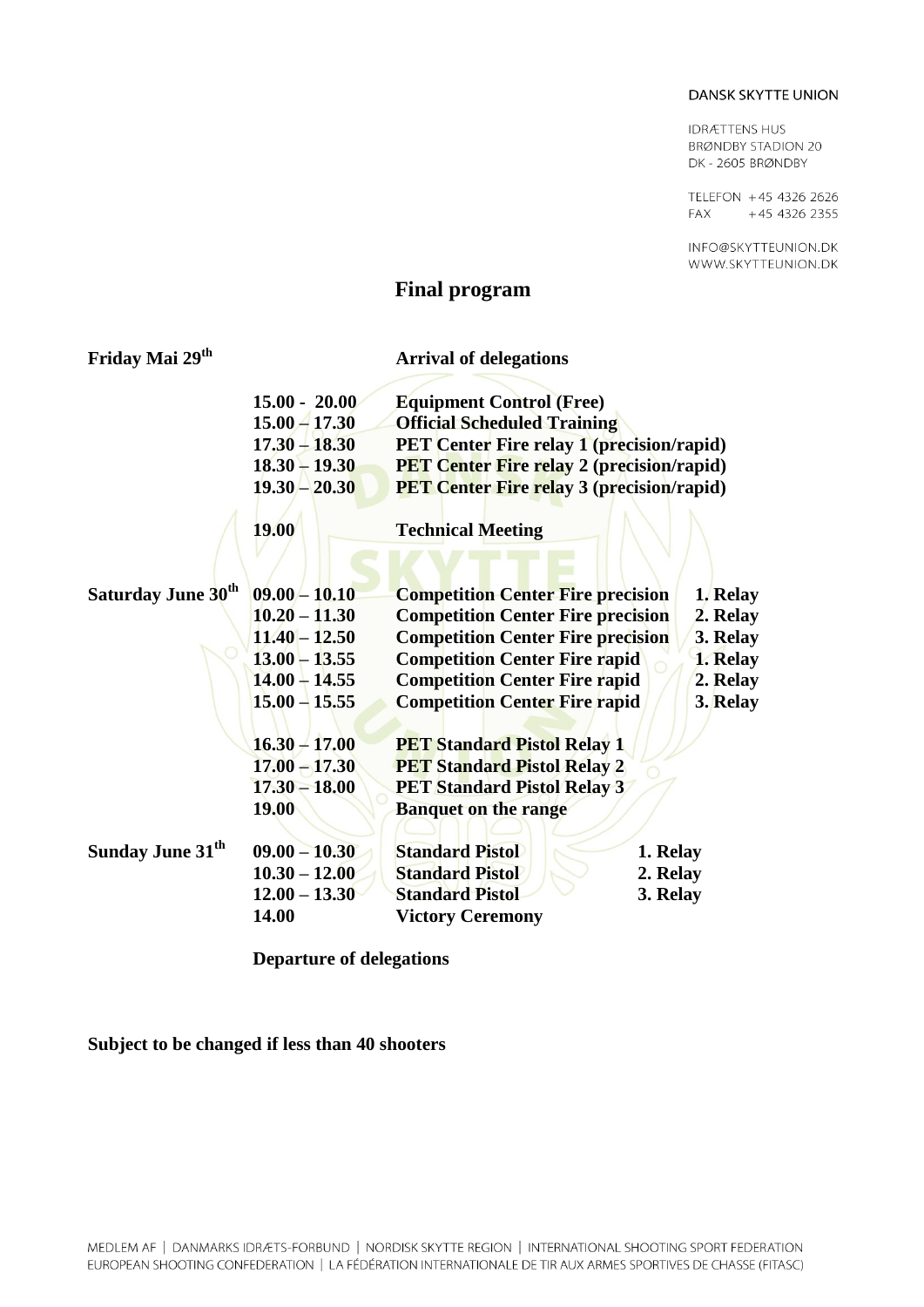**IDRÆTTENS HUS BRØNDBY STADION 20** DK-2605 BRØNDBY

TELEFON +45 4326 2626 **FAX** +45 4326 2355

INFO@SKYTTEUNION.DK WWW.SKYTTEUNION.DK

# **Lapua Cup Denmark 25 m 2015**

## **Final entry form**

| <b>Country:</b>                |                        |                |
|--------------------------------|------------------------|----------------|
| Association:                   |                        |                |
| Contact person:                |                        |                |
| Address:                       |                        |                |
| E-mail address:                |                        |                |
| Telephone:                     |                        |                |
| Delegation:                    |                        |                |
| Name on official               | <b>Centerfire</b>      |                |
| <b>MEN and WOMEN</b>           |                        | Standardpistol |
| <b>Number of male shooters</b> |                        |                |
| Date:                          | <b>Signature/name:</b> |                |

**Please send this "Final entry" before Mai 1 th 2015 to the following address:**

**Dansk Skytte Union Idrættens Hus DK-2605 Brøndby Denmark Telephone +45 4326 2626 E-mail info@skytteunion.dk**